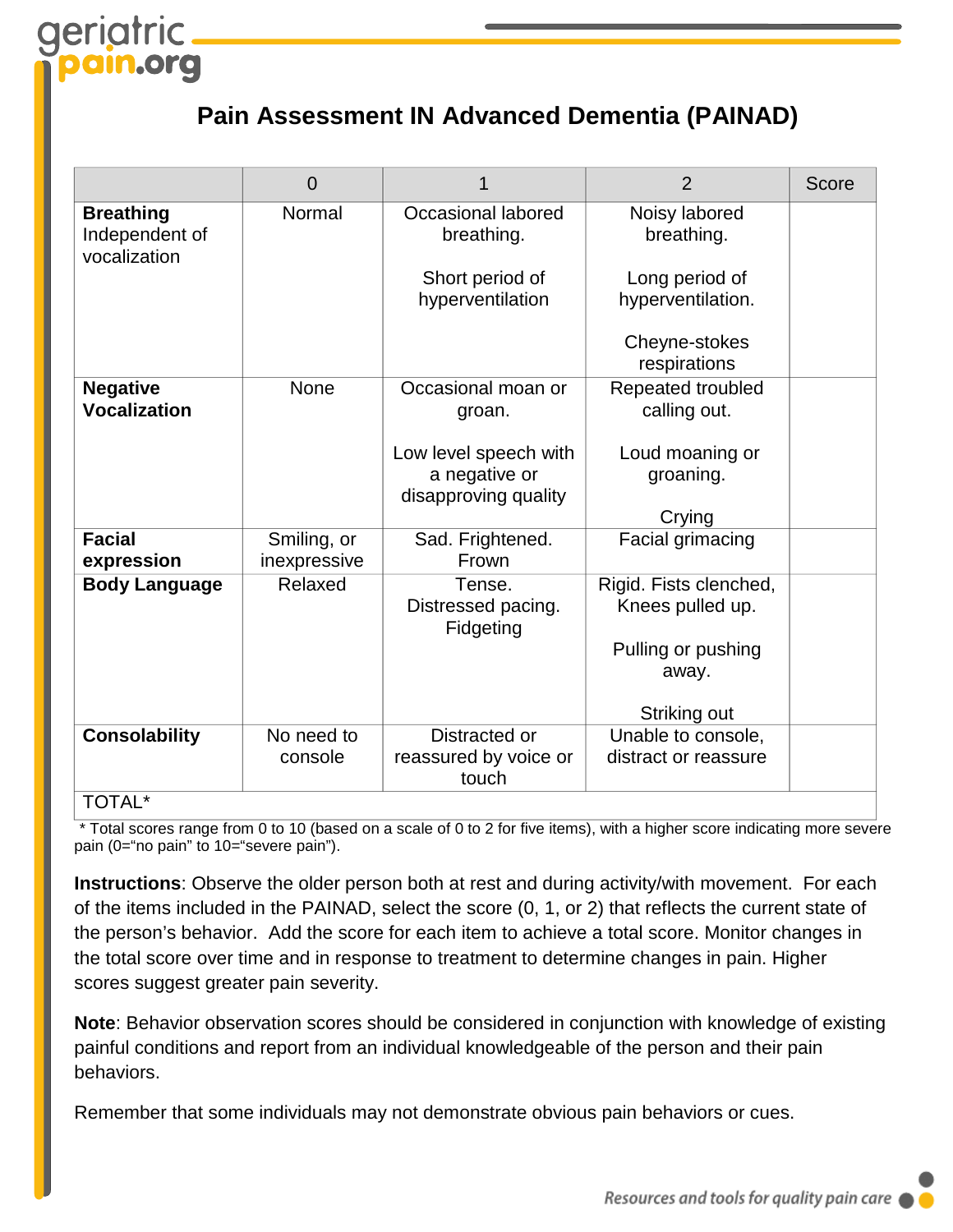# eriatric

## **Item definitions**

## **Breathing**

1. Normal breathing is characterized by effortless, quiet, rhythmic (smooth) respirations.

2. Occasional labored breathing is characterized by episodic bursts of harsh, difficult or wearing respirations.

3. Short period of hyperventilation is characterized by intervals of rapid, deep breaths lasting a short period of time.

4. Noisy labored breathing is characterized by negative sounding respirations on inspiration or expiration. They may be loud, gurgling, wheezing. They appear strenuous or wearing.

5. Long period of hyperventilation is characterized by an excessive rate and depth of respirations lasting a considerable time.

6. Cheyne-Stokes respirations are characterized by rhythmic waxing and waning of breathing from very deep to shallow respirations with periods of apnea (cessation of breathing).

### **Negative Vocalization**

1. None is characterized by speech or vocalization that has a neutral or pleasant quality.

2. Occasional moan or groan is characterized by mournful or murmuring sounds, wails or laments. Groaning is characterized by louder than usual inarticulate involuntary sounds, often abruptly beginning and ending.

3. Low level speech with a negative or disapproving quality is characterized by muttering, mumbling, whining, grumbling, or swearing in a low volume with a complaining, sarcastic or caustic tone.

4. Repeated troubled calling out is characterized by phrases or words being used over and over in a tone that suggests anxiety, uneasiness, or distress.

5. Loud moaning or groaning is characterized by mournful or murmuring sounds, wails or laments in much louder than usual volume. Loud groaning is characterized by louder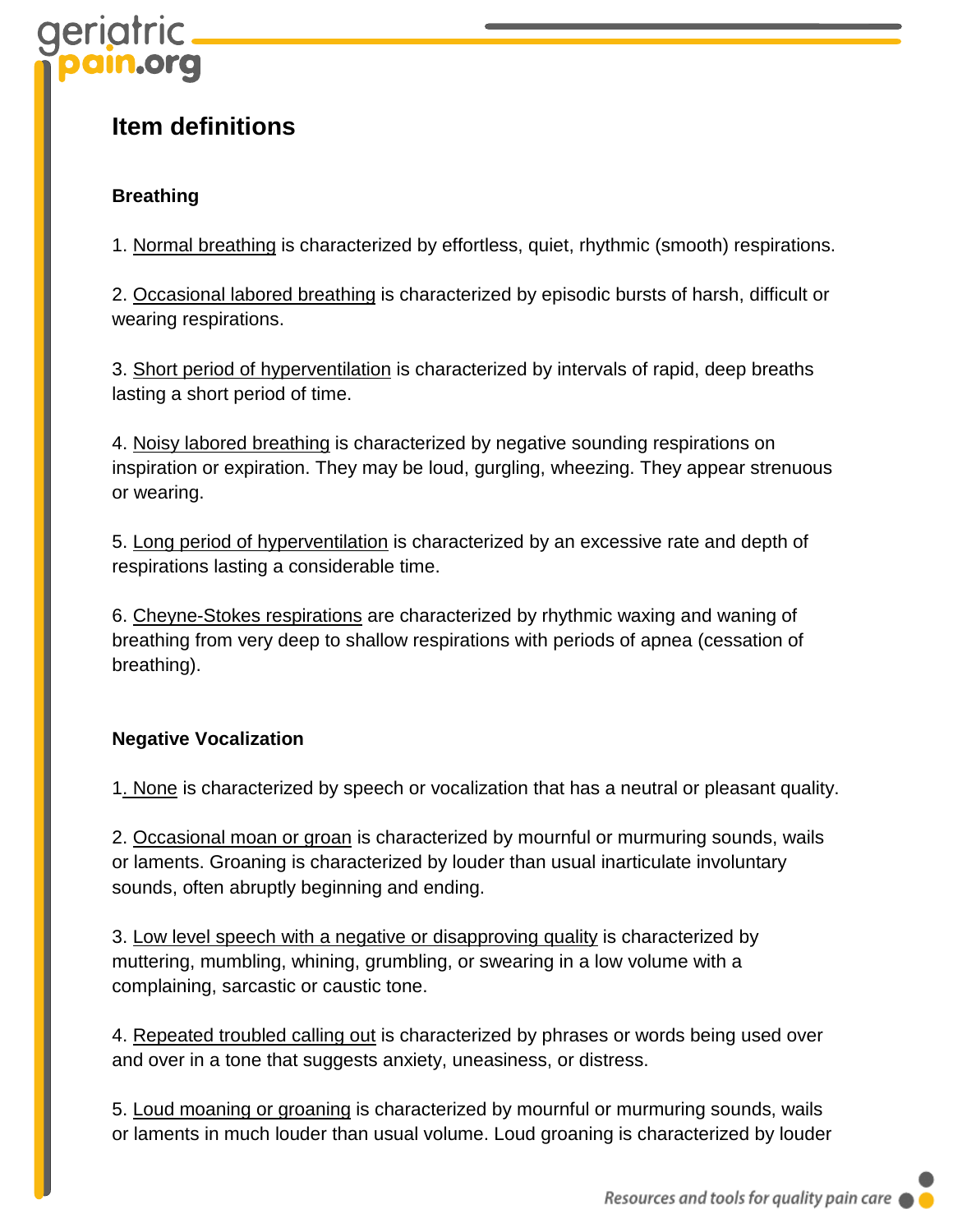than usual inarticulate involuntary sounds, often abruptly beginning and ending.

6. Crying is characterized by an utterance of emotion accompanied by tears. There may be sobbing or quiet weeping.

### **Facial Expression**

1. Smiling or inexpressive. Smiling is characterized by upturned corners of the mouth, brightening of the eyes and a look of pleasure or contentment. Inexpressive refers to a neutral, at ease, relaxed, or blank look.

2. Sad is characterized by an unhappy, lonesome, sorrowful, or dejected look. There may be tears in the eyes.

3. Frightened is characterized by a look of fear, alarm or heightened anxiety. Eyes appear wide open.

4. Frown is characterized by a downward turn of the corners of the mouth. Increased facial wrinkling in the forehead and around the mouth may appear.

5. Facial grimacing is characterized by a distorted, distressed look. The brow is more wrinkled as is the area around the mouth. Eyes may be squeezed shut.

### **Body Language**

1. Relaxed is characterized by a calm, restful, mellow appearance. The person seems to be taking it easy.

2. Tense is characterized by a strained, apprehensive or worried appearance. The jaw may be clenched. (exclude any contractures)

3. Distressed pacing is characterized by activity that seems unsettled. There may be a fearful, worried, or disturbed element present. The rate may by faster or slower.

4. Fidgeting is characterized by restless movement. Squirming about or wiggling in the chair may occur. The person might be hitching a chair across the room. Repetitive touching, tugging or rubbing body parts can also be observed.

5. Rigid is characterized by stiffening of the body. The arms and/or legs are tight and inflexible. The trunk may appear straight and unyielding. (exclude any contractures)